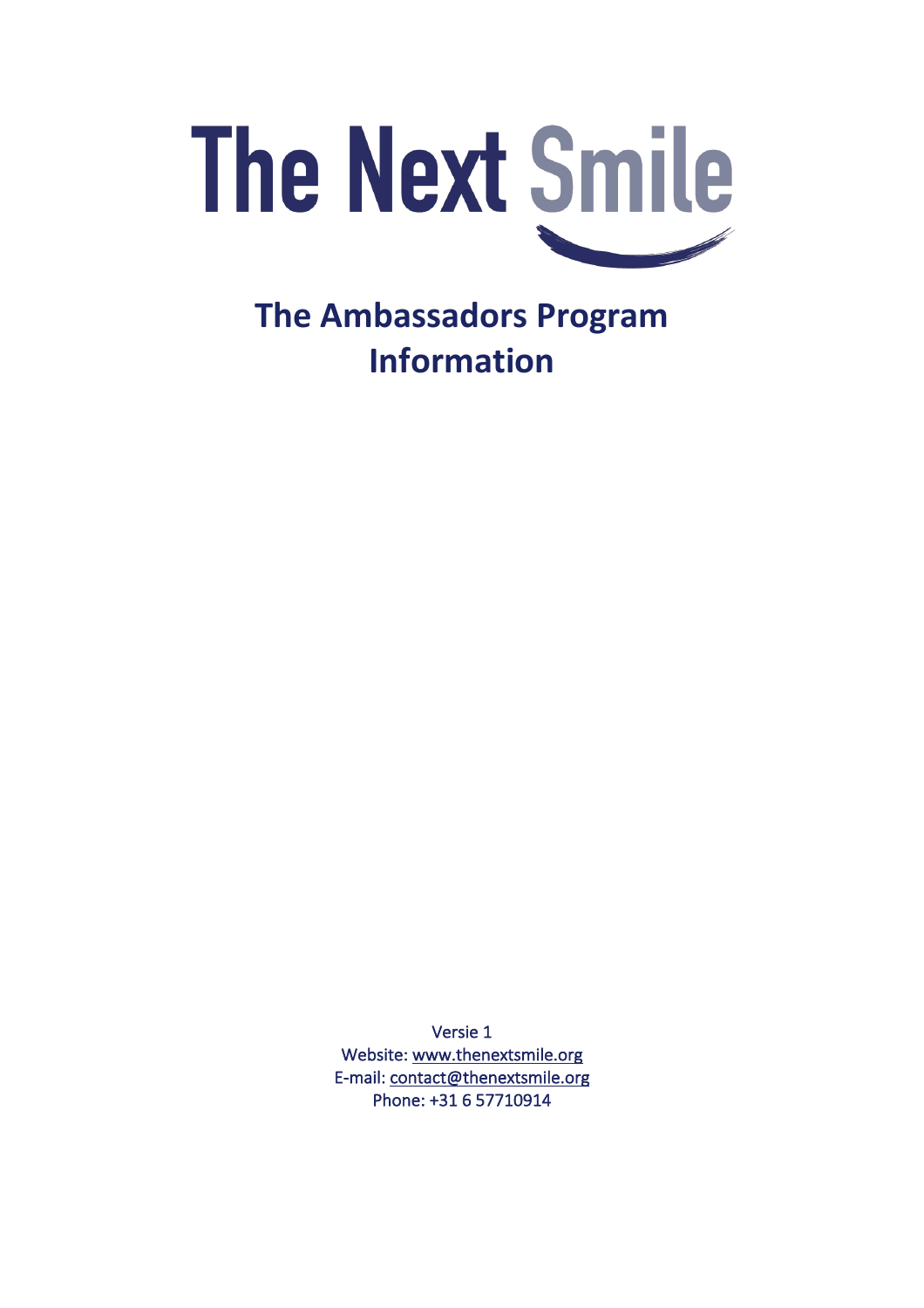# **Table of Contents**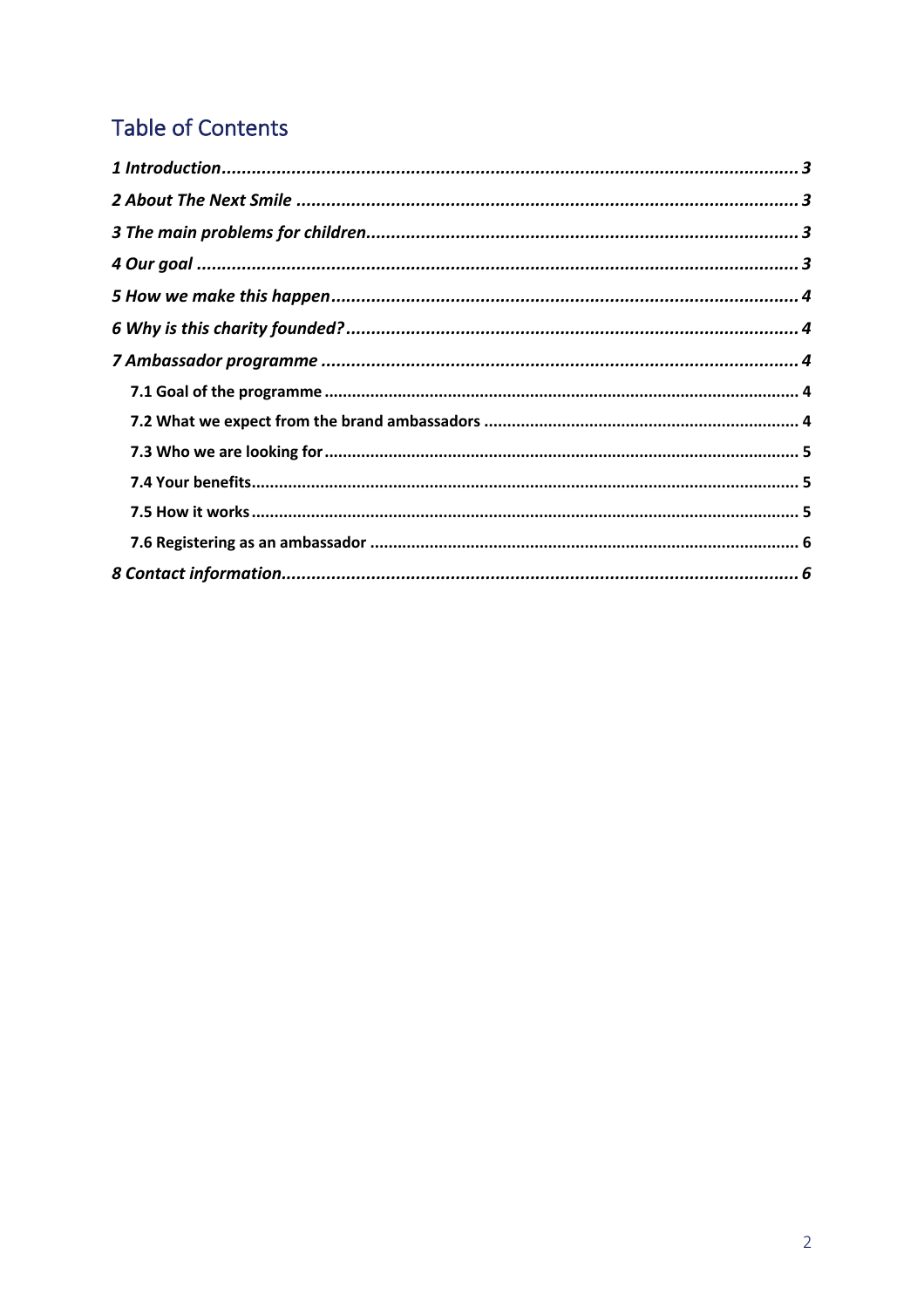

# 1 Introduction

This document contains general information about the charity, such as what the cjarity stands for, what projects they do and how they carry out these projects. In addition, it is explained what it means to be an ambassador of this charity, what is expected of the ambassadors, what benefits this brings for the ambassadors and how the ambassador program works.

# 2 About The Next Smile

The power of charity The Next Smile is that we do not use any middleman and that we are fully responsible for the funds spend. This is why every single euro is invested in a child's future. We guarantee that the donated funds are 100% used to benefit the children in need.

Charity the Next Smile is there for children in need across the world. We aim to put a stop on child labour. Currently there are 152 million Child labourers, working 7 days a week. They work because their parents do not have the funds for an education. Children work because of the aftereffects of civil wars or because there are no teachers or schools in the area. Child labour is a human rights issue that has staggering effects on poverty, illiteracy and humanity. Also, children aged 5-17 years old have to work because there is not enough knowledge, there are political problems, families do not have enough money for food, there are not enough schools and there is no control on child labour by governments.

In most third world countries it has been a luxury to get an education for a long time. We believe that every child has the right to be a child. To go to school and study their way out of poverty. We believe that this can be realised. We want to give them this opportunity.

We can realise this with your help.

# 3 The main problems for children

Many children all over the world, especially in third world countries, cannot go to school at the moment because this is too expensive. These children work on farms and at construction pits or mines. They work here because otherwise there is no food at the end of the day. Many children are in such positions because the children are orphans, because the parents are in prison or because the children live with their grandparents and have to take care of them. All the projects of The Next Smile children aged 5-17 years old receive an education and a chance for a better future.

# 4 Our goal

The goal of The Next Smile is to eliminate child labour around the world and to make victims of child labour go to school. We have made it our main focus to bring together policy and action in the favour of children who are working instead of studying. We also believe that child labour is one of the aspects why third world countries still exist. If we reach our goal, to eliminate child labour, we can ensure that other problems such as poor infrastructures or lack of electricity will also vanish step-by-step in those countries.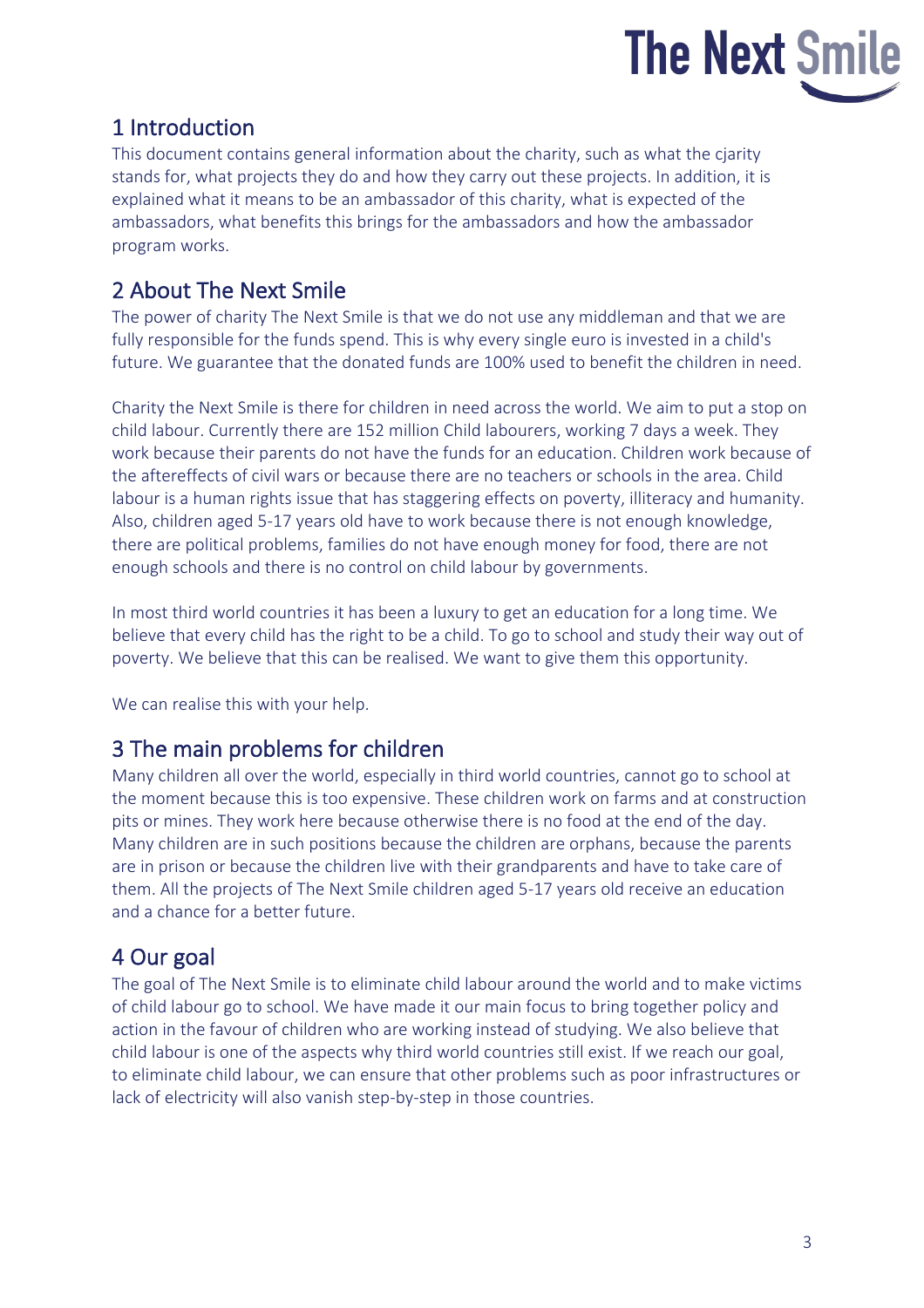

# 5 How we make this happen

Our projects ensure that children no longer have to work and can go to school. We use 100% of the collected donations for our projects. The operation costs are already covered. This brings your donation to its full right. In addition, we do not use intermediaries, and we have direct contact with the local communities and schools in the countries where we operate. By not having intermediaries we can assure you that there is no 3rd party that will make a profit on the donations. A representative of The Next Smile is also present at all projects abroad to ensure that the projects run smoothly and to see to it that the donations are used optimally.

# 6 Why is this charity founded?

By Robin van Popering, director.

*"I personally like to travel, not to lie down on the beach for a week, but I really want to learn and see as much of this world as possible. I have continued this passion all my life, currently I have visited 64 different countries. If you see so much of the world, you also see less pleasant sights. I have seen underage children doing hard labour, 8-year-old girls who build houses, 11 year-old boys who work 10 hours a day on the countryside. Every time I saw this it broke my heart. I always felt I had to do something about this but I felt powerless to solve these problems in the moment. These memories and feelings have always chased me, especially because I have nothing to complain about and I feel that this world is very good to me.*

*I believe that everyone can realize what he/she wants, you just have to dare to think and actually do it. Do not delay. With this in mind, I established this foundation to really do something good for these children."*

# 7 Ambassadors programme

Brand ambassador: "*Ambassadors are not only satisfied and loyal users of a product. They will also point out to others the benefits of the product and the values of a brand."* - Ryan Holiday

The Next Smile Ambassador Program is for people who want to do something good, but don't want to spend any money or spend too much time on it. It is for "like-minded" persons who believe that change is possible. With this mindset, already half the battle is won.

# 7.1 Goal of the programme

The purpose of our ambassador program is to tell outsiders who we are, what we do and why we do this through a trusted network (through you). That our work really makes a difference and that our projects ensure that children in third world countries no longer have to work but can go to school with a better future.

# 7.2 What we expect from the brand ambassadors

The Ambassadors' duties are as follows:

1. When we have a project and share it on our social media channels, it would be appreciated if this is shared once in a while on your Instagram or Facebook accounts. Doing this helps us to reach a wider audience. This way, more donations are collected faster.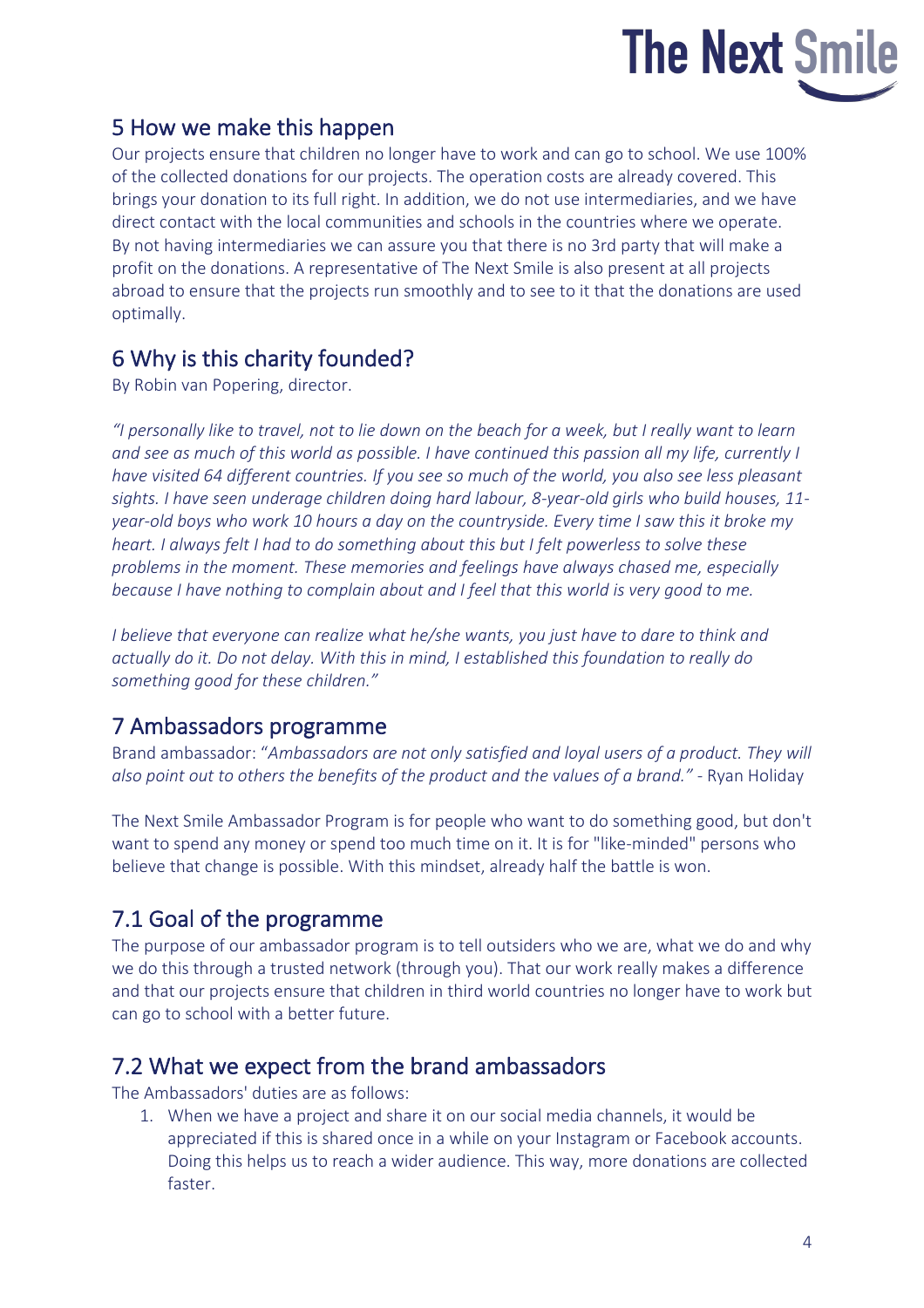It takes almost no time and effort to share a message like this on your social media channels. But only share the messages you really like and agree with (you have no obligation to share posts).

2. As a foundation we are always looking for partnerships with companies, schools, gyms, hospitals and other foundations. These partnerships are the main source of donations for the projects of The Next Smile. As an ambassador, you could be the connection point for a new partnership with perhaps the company you work for, or your children's school. As an ambassador you can be the missing link to a new collaboration. If you want, you can lead this collaboration yourself.

If events are organized in your area, let us know! Or tell them about The Next Smile. Maybe we can start a collaboration thanks to you! (Think of events such as sponsor runs, mud or survival runs, marathons, annual events at work, walking events or cycling runs).

If you ever have an idea to start a collaboration, we hope that you will contact us.

# 7.3 Who we are looking for

We are looking for people who are (1) optimistic, who (2) want to help others, (3) people who look for solutions when a problem occurs, (4) people who feel they can make a change, (5) people who want to make this world a better place and (6) we are looking for people who will and can speak with enthusiasm about the charity to friends, family or colleagues when applicable.

# 7.4 Your benefits

Now it is nice to support this foundation, but what is in it for the ambassadors? Here is an overview of the benefits:

- If you have the ambition to build a school in a 3rd world country, help children, or want to experience bad circumstances in 3<sup>rd</sup> world countries. Then we can take you with us to our projects in these places. This will be a life changing experience.

- If you are officially registered as an ambassador (7.6), you can put this on your CV.

- There are no obligations. For example, if you don't feel like sharing something on social media, that us no problem. You only do this with posts that you believe in and that you really like.

- You do something good and you think about your fellow human being.

- You are seen by others as the "good guy" who supports a charity. Rather than talking that "one day" you will make a change.

- Your support actually makes a difference.

- Because of your efforts, indirectly, you will get children out of child labour.

#### 7.5 How it works

As an ambassador you belong to "The Next Smile family". You will be updated on a quarterly basis through e-mail about new projects, the progress of projects and we will send status updates of projects that are carried out in developing countries.

**The Next Smile**